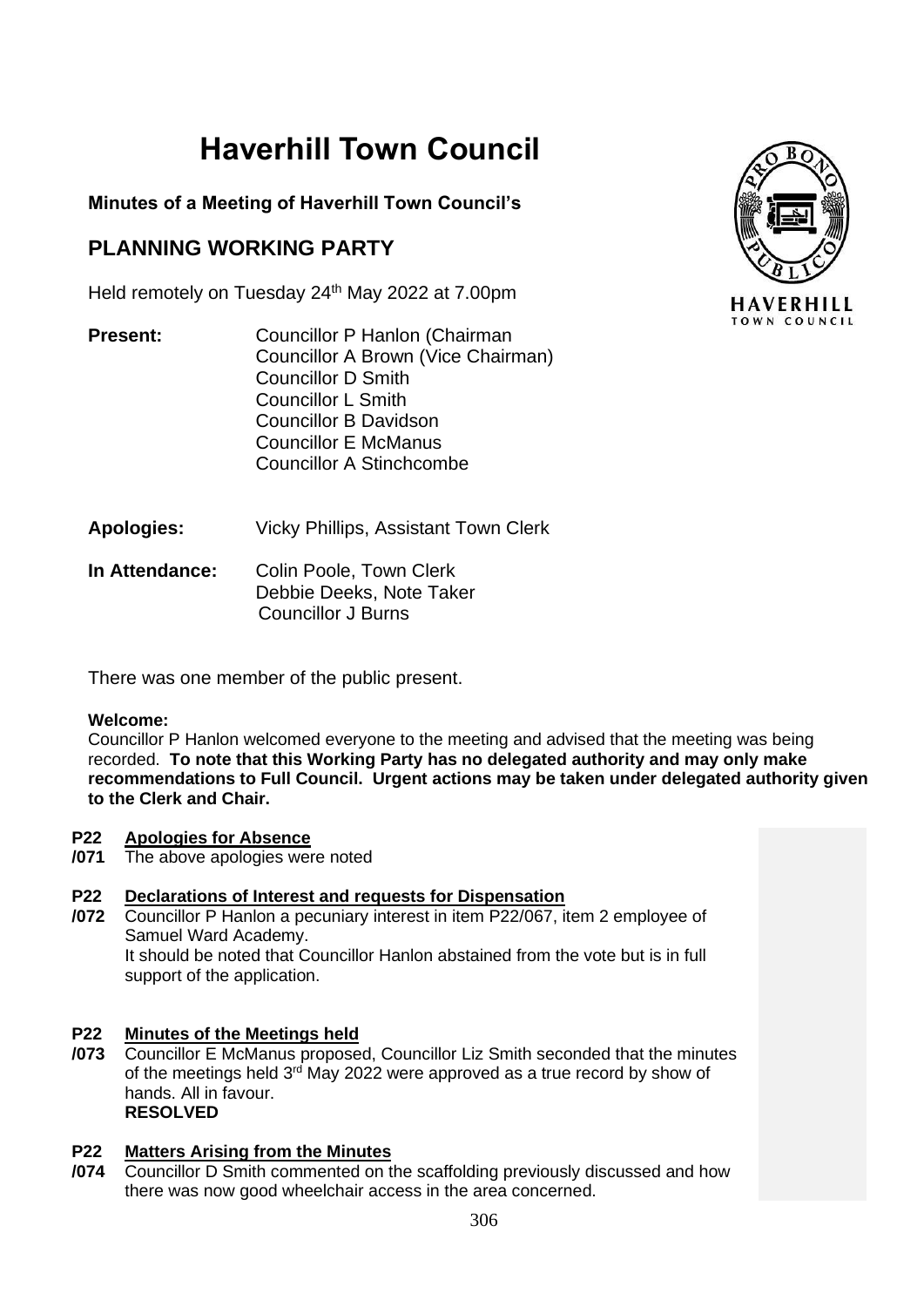#### **P22 /075 Planning Applications determined by the Clerk and Chair under Delegated Powers (List A attached)**

Applications determined by the Clerk and Chair are shown on List A attached to the Minutes, see Appendix (i)

#### **P22 /076 Planning Applications currently before West Suffolk District Council and received by publication of agenda (List B attached)**

Applications determined by the Committee are shown on List B attached to the Minutes, see Appendix (i)

#### **P22 Matters to Report**

- **/077** Colin Poole reported: An email has been received from Beth Decan thanking everyone for the recent meeting. Suggestions were made by the working party in response to the email:
	- The Clerk to ask Persimmon for advice on shopping area designs
	- To provide examples of something more modern
	- Emphasis should be on continued maintenance and up-keep of the centre

Also included in the email were drawings of the proposed development and the working party agreed that the previous objections with regards to the elevation were still of concern and had not yet been addressed.

#### **P22 Date of next Meeting**

**/078** The next meeting of the Planning Working Party will be 7 Th June 2022

#### **P22 Closure**

**/079** The meeting was closed at 8.26pm

Signed ……………………………… Date…………………… **Chairman**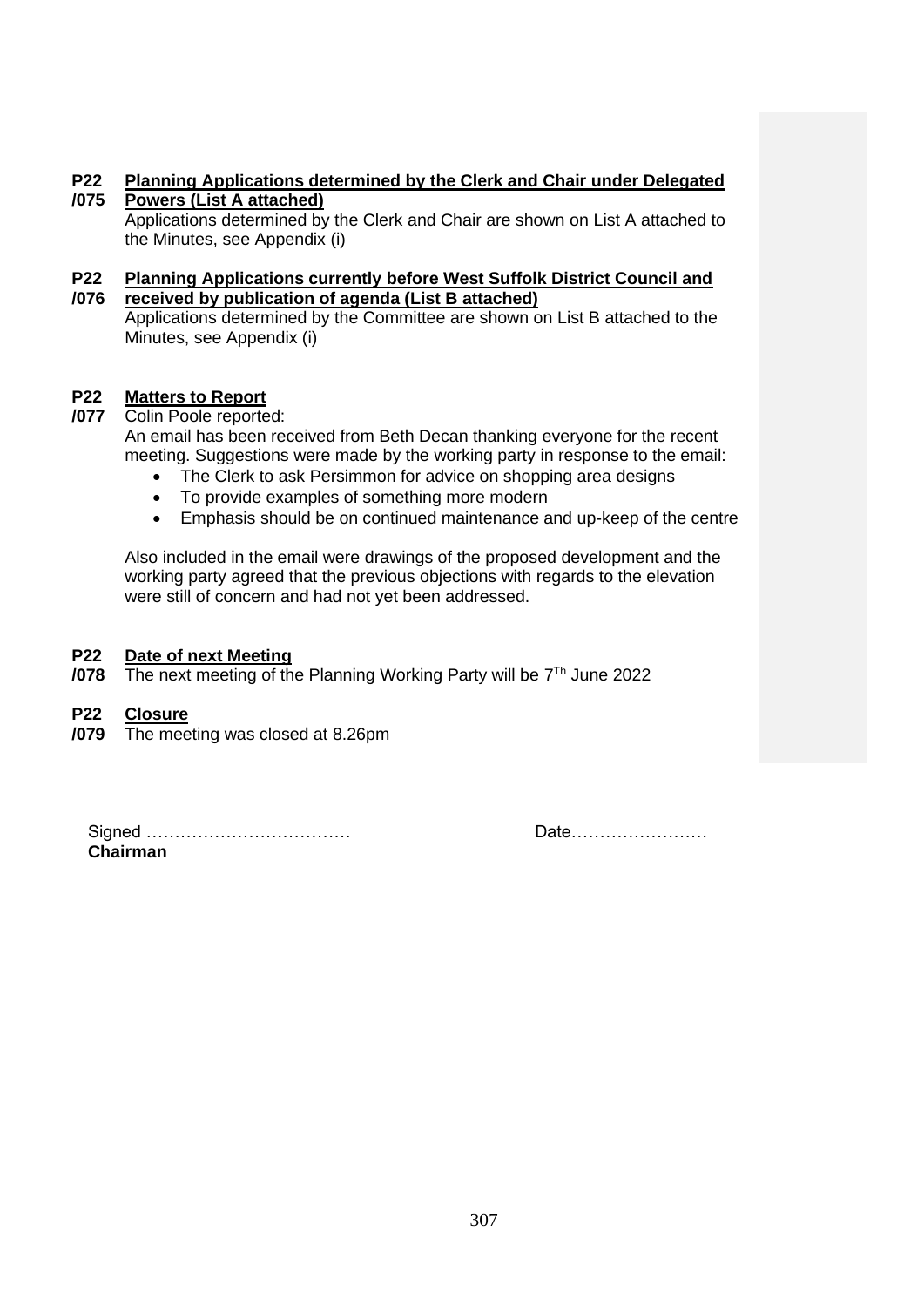### **Appendix (i)**

### **List A – Approved by Chairman and Clerk under delegated powers**

|  | <b>PLAN NO.</b> | <b>PROPOSAL</b> | LOCATION | <b>TOWN COUNCIL DECISION</b> |
|--|-----------------|-----------------|----------|------------------------------|
|  |                 |                 |          |                              |

# **List B – To be considered at the Working Party Meeting**

|                                        |                | <b>PLAN NO.</b> | <b>PROPOSAL</b>                                                                                                                                                                                                                                                                                                                                                                                                                                                                                                                                                                                                                                | <b>LOCATION</b>                           | <b>TOWN COUNCIL DECISION</b>                                                                                                                                                |
|----------------------------------------|----------------|-----------------|------------------------------------------------------------------------------------------------------------------------------------------------------------------------------------------------------------------------------------------------------------------------------------------------------------------------------------------------------------------------------------------------------------------------------------------------------------------------------------------------------------------------------------------------------------------------------------------------------------------------------------------------|-------------------------------------------|-----------------------------------------------------------------------------------------------------------------------------------------------------------------------------|
| 27.04.22<br><b>Expires</b><br>18.05.22 |                | DC/22/0637/HH   | a. porch b. rooflight to front elevation c.<br>dormer to rear elevation d. detached<br>garage to rear (following demolition of<br>existing garage)                                                                                                                                                                                                                                                                                                                                                                                                                                                                                             | 9 Recreation Road                         | <b>OBJECT</b><br>Garage and hardstanding<br>must be 6 metres in length as<br>per standards.                                                                                 |
|                                        |                |                 |                                                                                                                                                                                                                                                                                                                                                                                                                                                                                                                                                                                                                                                |                                           | Proposed Councillor Hanlon<br><b>Seconded Councillor Brown</b>                                                                                                              |
| 09.05.22<br><b>Expires</b><br>30.05.22 | $\overline{2}$ | DC/21/2248/FUL  | a. two storey entrance building, with<br>walkway canopy and roof mounted<br>photovoltaic panels to provide new sixth<br>form seminar rooms, meeting rooms,<br>front office and cafe; b. two single storey<br>blocks with roof mounted photovoltaic<br>panels to provide engineering and art<br>classrooms; c. one single storey block<br>with roof mounted photovoltaic panels to<br>provide dance classrooms/ facilities (for<br>use also by the community); d.<br>extensions to Drama and Music block, to<br>provide entrance lobby and to extend<br>stage and drama facility (for use also by<br>the community); e. external alterations to | Samuel Ward<br>Academy,<br>Chalkstone Way | <b>NEUTRAL</b><br>Our previous comments still<br>stand. Land still to be left as<br>green recreational space.<br>Proposed Councillor D Smith<br>seconded Councillor L Smith |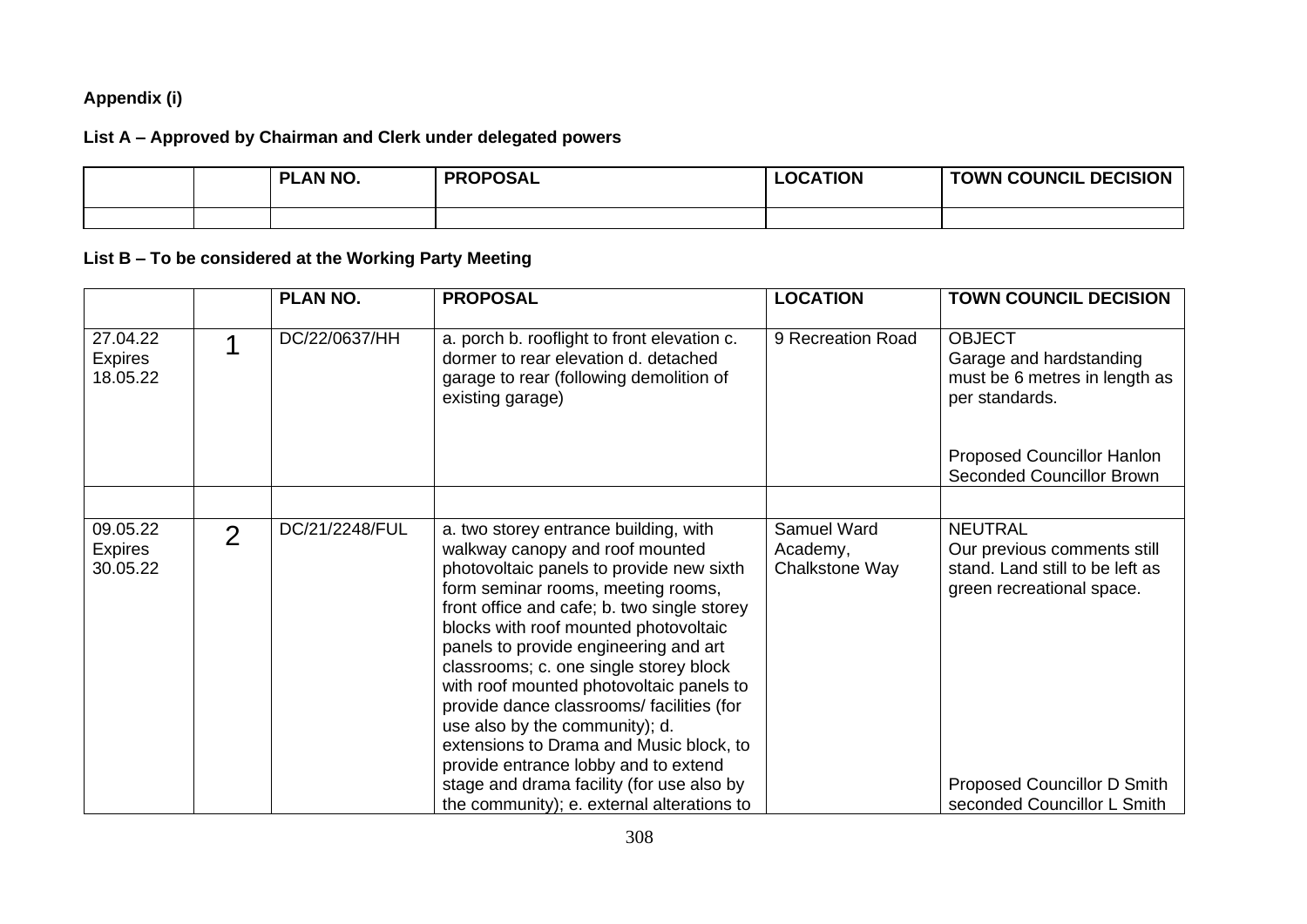|                                        |   |                | Drama and Music block, including Air<br>Handling Unit and ductwork; f. circular<br>courtyard with canopied roof;<br>g. associated landscaping works,<br>including enclosed sixth form garden,<br>SUDs drainage and pond, and<br>emergency and maintenance access<br>route<br>Unity Schools Partnership |                                                 |           |
|----------------------------------------|---|----------------|--------------------------------------------------------------------------------------------------------------------------------------------------------------------------------------------------------------------------------------------------------------------------------------------------------|-------------------------------------------------|-----------|
| 12.05.22<br><b>Expires</b><br>13.05.22 | 3 | DC/22/0744/FUL | Installation of telecoms shelter and<br>fencing<br><b>VX Fibre</b>                                                                                                                                                                                                                                     | Street Record,<br><b>Helions Park</b><br>Avenue | see below |

**OBJECT** 

- Not sustainable, the shelter has been placed on the site without due regard to future use of the land
- Not in keeping with the surrounding street scene
- Shelter is within the setting of a listed building (Gurteens)

# Proposed Councillor T Brown, seconded councillor L Smith

### All in favour

| 13.05.22       | DC/22/0743/FUL | Telecommunications shelter | Telecommunication        | see below |
|----------------|----------------|----------------------------|--------------------------|-----------|
| <b>Expires</b> |                |                            | Cabinet.                 |           |
| 05.06.22       |                | <b>VX Fibre</b>            | <b>Withersfield Road</b> |           |
|                |                |                            |                          |           |

OBJECT:

- Not sustainable, the shelter has been placed on the site without due regard to future use of the land
- Not in keeping with the surrounding street scene

Proposed Councillor T Brown, seconded councillor L Smith All in favour